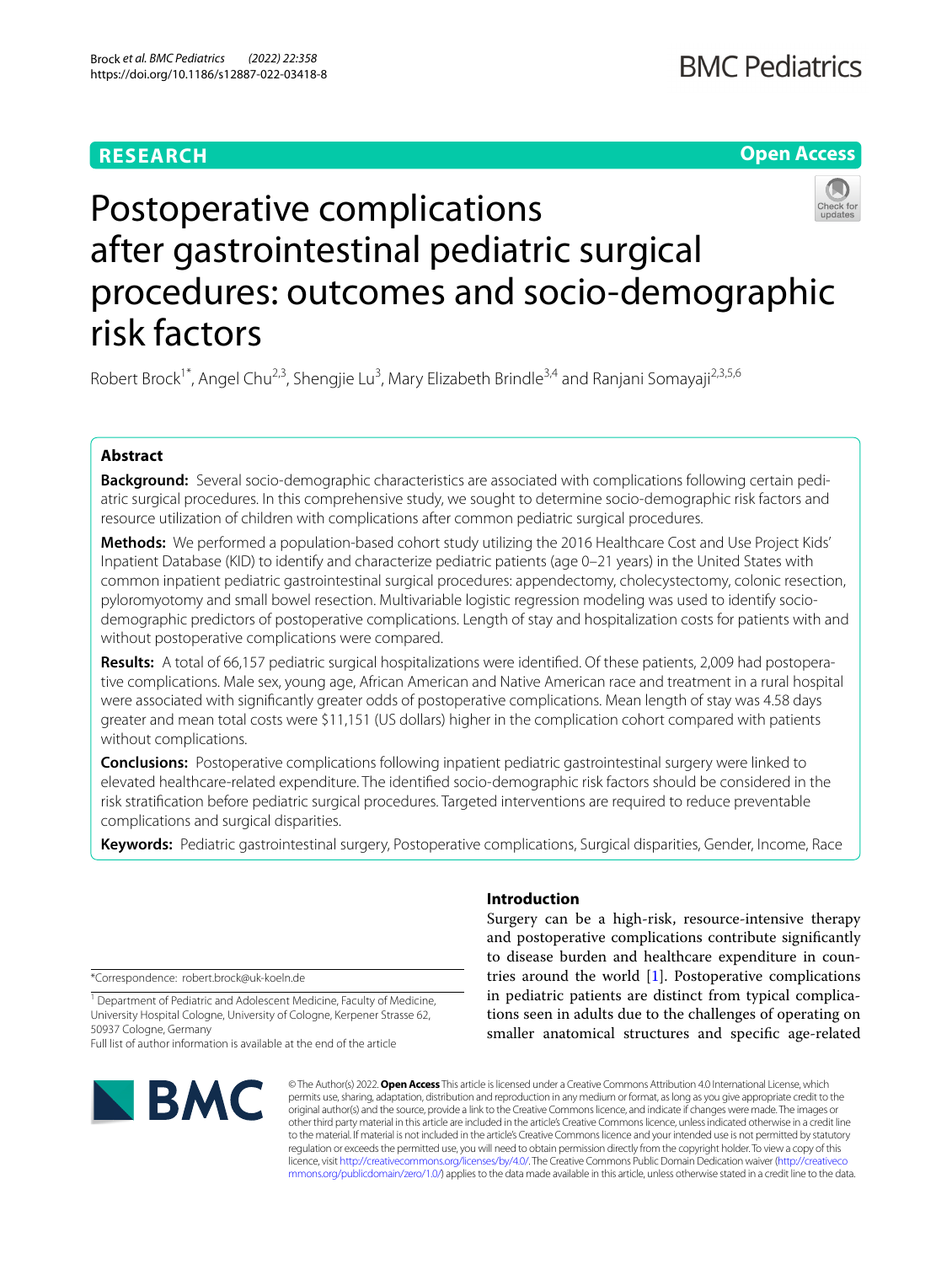pathophysiologic processes [[2\]](#page-8-1). Therefore, focused research efforts are needed to evaluate underlying risk factors of postoperative complications in the unique population of pediatric surgical patients.

Previous studies indicate that there are substantial diferences in odds of postoperative complications depending on socio-demographic variables in pediatric surgical patients [\[3](#page-8-2)[–10\]](#page-8-3). Socio-economically disadvantaged groups and rural populations are likely to experience worse surgical outcomes [\[11](#page-8-4)]. Such inequalities are often referred to as *surgical disparities* [[11](#page-8-4)]. In the literature documenting surgical disparities in adults, both patient and provider factors have been identifed and are strongly interconnected [\[12\]](#page-8-5). Among the recognized socio-demographic patient factors are race, ethnicity, sex and socio-economic status, while provider factors include implicit or unconscious biases, diferences in clinical decision-making, and years of training [\[11](#page-8-4)]. In pediatric studies of tonsillectomy, female sex and greater household income were associated with a decreased rate of post-tonsillectomy hemorrhage [[3](#page-8-2)] whereas respiratory complications were greater among African-American patients [\[4\]](#page-8-6). In the US, African American and Hispanic children were more likely to experience a complication and had longer hospital stays than Caucasian patients after undergoing an appendectomy for acute appendicitis  $[5]$  $[5]$ . Insurance status  $[6-8]$  $[6-8]$  $[6-8]$ , hospital location (urban vs. rural)  $[9]$  $[9]$ , and geographic region  $[10]$  $[10]$  are other factors that have demonstrated associations with postoperative outcomes.

A detailed understanding of the interplay of specifc factors contributing to postoperative complications is crucial for targeted preventive approaches. However, this interplay remains poorly elucidated for pediatric surgical patients. Most previous studies have had a small sample size or have had a narrowed focus of contributing factors that may lead to complications. Thus, we conducted a comprehensive population-based cohort study to evaluate the role of socio-demographic and center factors on postoperative complications and healthcare costs in inpatient pediatric gastrointestinal surgical patients. We hypothesized that both patient and center characteristics are signifcantly associated with post-surgical outcomes in this setting.

#### **Methods**

#### **Study population and data source**

In this retrospective cohort study, we used the 2016 Kids' Inpatient Database (KID) of the Healthcare Cost and Utilization Project (HCUP) to evaluate the characteristics and outcomes of postoperative complications in children undergoing pediatric gastrointestinal surgery. The 2016 KID, released in September 2018, is a nationally representative database of pediatric hospitalizations in the United States and contains data on 3,117,413 pediatric hospital stays from 4,200 hospitals in 47 states [\[13](#page-8-11)]. HCUP provides weighting factors based upon census data which can be used to produce national estimates. We used the *International Classifcation of Diseases – 10th revision – Procedure Coding System* (ICD-10- PCS) to identify pediatric patients aged 0–21 years in the United States undergoing the following common inpatient pediatric gastrointestinal surgical procedures: appendectomy, cholecystectomy, colonic resection, pyloromyotomy and small bowel resection. These procedures were selected to achieve a broad representation of both infant and childhood gastrointestinal disorders across a spectrum of complication risk. Incidences of a wide range of postoperative complications were determined utilizing codes from the ICD-10 section *Complications – surgical procedure.* Analyzed diagnoses included post-procedural endocrine and metabolic complications and disorders (ICD-10 code E89), intraoperative and post-procedural complications and disorders of the nervous system (G97), eye and adnexa (H59), ear and mastoid process (H95), circulatory system (I97), respiratory system (J95), digestive system (K91), musculoskeletal system (M96) and genitourinary system (N99) as well as not elsewhere classifed complications of procedures (T81) and other complications of surgical and medical care (T88). In health administrative data, this approach of identifying postoperative complications based on ICD-10 codes has been shown to have high negative predictive value (0.93) relative to prospectively identifed surgical complications [[14\]](#page-8-12). ICD-10 diagnostic codes were also used to exclude patients with chronic conditions such as chromosomal aberrations, congenital malformations and metabolic disorders [[15](#page-8-13)]. Patients with necrotizing enterocolitis (NEC; ICD-10 P77) were also excluded from analyses, since the KID does not provide any distinction between preexisting and postoperative NEC [\[16](#page-8-14)]. Children were categorized as either having no postoperative complications or having any complication during the admission.

#### **Statistical analysis**

Summaries of the variables were computed for each group prior to signifcance tests and model construction. Weighted numbers of procedures and complications were used for frequency estimates and unweighted numbers were used in the outcome models in accordance with HCUP data structure and use. Groups were compared with t-tests and proportions were compared with chi-squared testing. Admission trends over the study period were assessed with the Mann-Kendall trend test. Our primary outcome was to identify factors associated with increased risk of postoperative complications.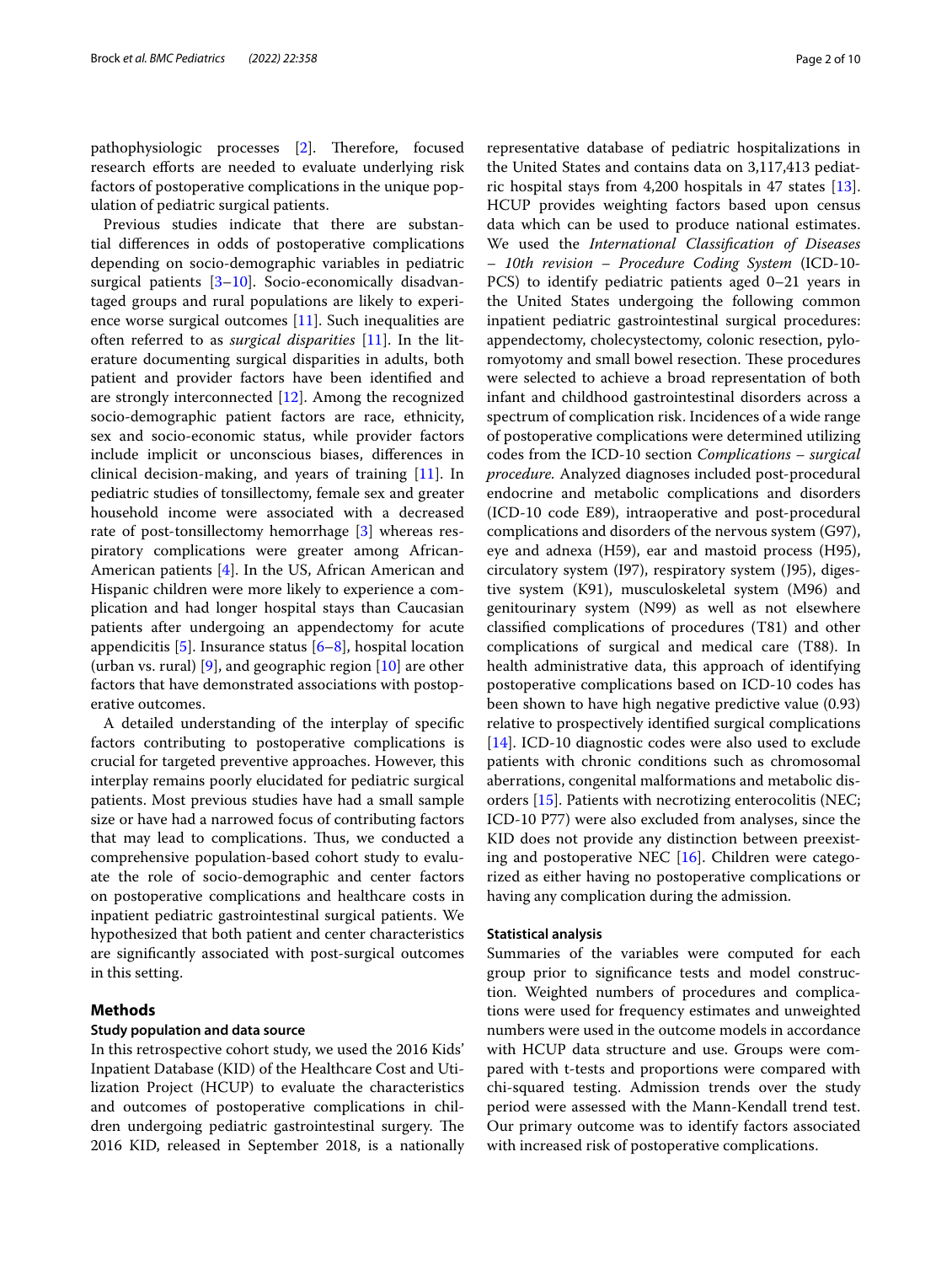We constructed a binomial logistic regression model for the occurrence of complications. Procedure type, socio-demographic characteristics, hospital factors and admission features were included as a priori confounders. Socio-demographic characteristics included age, sex (male/female), race (Caucasian/African American/ Hispanic/Asian and Pacifc Islander/Native American/ other), expected primary payer (Medicare/Medicaid/private insurance/self-pay/no charge/other) and household income national quartile based on ZIP code. Patient's age at admission was categorized into the following four age groups similar to prior methods  $[17]$  $[17]$  $[17]$ : neonates  $(1)$ month), infants (1 month to 2 years), children (2 to 12 years) and adolescents (12 years or older). Hospital factors were hospital region (Northeast/Midwest/South/ West), hospital location and teaching status (rural/urban non-teaching/urban teaching) and hospital size. Categories of hospital size were assigned by the HCUP as small (1 to 99 beds), medium (100 to 399 beds), and large  $(≥400$  beds). Elective admission, weekend admission and admission month were included as admission features. Gestational age and BMI were included as comorbid conditions. Gestational age categories were extremely premature (<28 weeks, ICD-10 code P07.2), premature (28 to 36 weeks, P07.3), mature (37 to 42 weeks) and postterm (>42 weeks, P08.2). BMI was categorized into less than 5th (Z68.51), 5th to 84th (Z68.52), 85th to 94th (Z68.53) and greater than or equal to 95th (Z68.54) percentile for age. Intestinal perforation status (K35.2 and K35.3) was also included in the outcome models. We conducted a subgroup analysis for the outcomes of persons who underwent appendectomy as it was the most common procedure either in isolation or in combination with other surgical procedures.

The secondary outcomes of the study were length of stay (LOS) in days and hospitalization costs in US dollars. Hospitalization costs were computed with the KID Costto-Charge Ratio Files. Multivariable linear regression models were constructed to determine the LOS and costs for persons with and without complications. The models were adjusted for the patient and hospital characteristics as above. A second set of models was constructed for procedure-specifc results. *A priori* selected covariates with missing values less than 10% were incorporated into the fnal models. A *p* value less than 0.05 was considered statistically signifcant for all tests. Analyses were conducted with R 3.6.1 (R Foundation for Statistical Computing, Vienna, Austria).

#### **Results**

A total of 48,022 unweighted corresponding to 66,157 weighted inpatient pediatric gastrointestinal surgical admissions were analyzed. Baseline characteristics for

patients with and without postoperative complications are detailed in Table [1](#page-3-0). The mean age at admission was 12.1 (SD 5.8) years. There were greater proportions of males (54.7%), of non-Caucasian race (53.8%), on Medicaid (51.0%), in the frst (lowest) household income national quartile (31.0%), admitted in the South region (35.2%), and in urban teaching centers (73.5%) at large hospitals (62.9%). Most admissions were non-elective (93.0%) and occurred on a weekday (74.7%).

Of these, 51,168 underwent an appendectomy, 9,959 had a cholecystectomy, 4,575 had a pyloromyotomy, 382 had a colonic resection and 331 had a small bowel resection. The complication rates were 3.3% for appendectomy, 2.5% for cholecystectomy, 0.6% for pyloromyotomy, 11.2% for colonic resection and 12.1% for small bowel resection (*p*<0.001). 65,904 patients underwent one procedure, 248 patients two diferent procedures and 5 patients three diferent procedures in the same admission. The complication rate for undergoing one procedure was 3.0%, for two procedures 10.1% and for three procedures 25.1%. A total of 2,009 patients (3.0%) had at least one postoperative complication. Of those, 1,918 had one, 84 had two and 7 had three complications. The most common complications were post-procedural disorders of the digestive system  $(n=1,492)$ . Other complications affected the respiratory system ( $n=175$ ), circulatory system (n=40), genitourinary system (n=39), musculoskeletal system ( $n=4$ ) and nervous system ( $n=1$ ).

The results of our multivariable model for examining the factors associated with postoperative complications are presented in Table [2](#page-5-0). Female sex (OR 0.67, 95% CI 0.60–0.76) and receiving treatment in urban teaching hospitals (OR 0.74, 95% CI 0.60–0.92) were associated with signifcantly reduced odds of postoperative complications. In contrast, being of African American (OR 1.38, 95% CI 1.13–1.69), Native American (OR 1.71, 95% CI 1.08–2.71) and other (OR 1.30, 95% CI 1.03–1.65) race was associated with a signifcantly elevated complication risk when compared with Caucasian race. Other signifcantly associated factors with increased risk of complications were age less than one month (OR 3.71, 95% CI 1.57–8.77) and between one month and two years (OR 2.11, 95% CI 1.32–3.35) as well as having an elective admission (OR 1.51, 95% CI 1.24–1.84).

In the multivariable model for those who underwent appendectomy procedures, female sex (OR 0.70, 95% CI 0.62–0.80) and treatment in urban teaching hospitals (OR 0.74, 95% CI 0.58–0.94) were similarly associated with a signifcant reduction of the postoperative complication odds in this cohort. Being of African American (OR 1.36, 95% CI 1.08–1.73) or other race (OR 1.42, 95% CI 1.11–1.83), age less than one month (OR 17.03, 95% CI 7.70–37.68), having an intestinal perforation (OR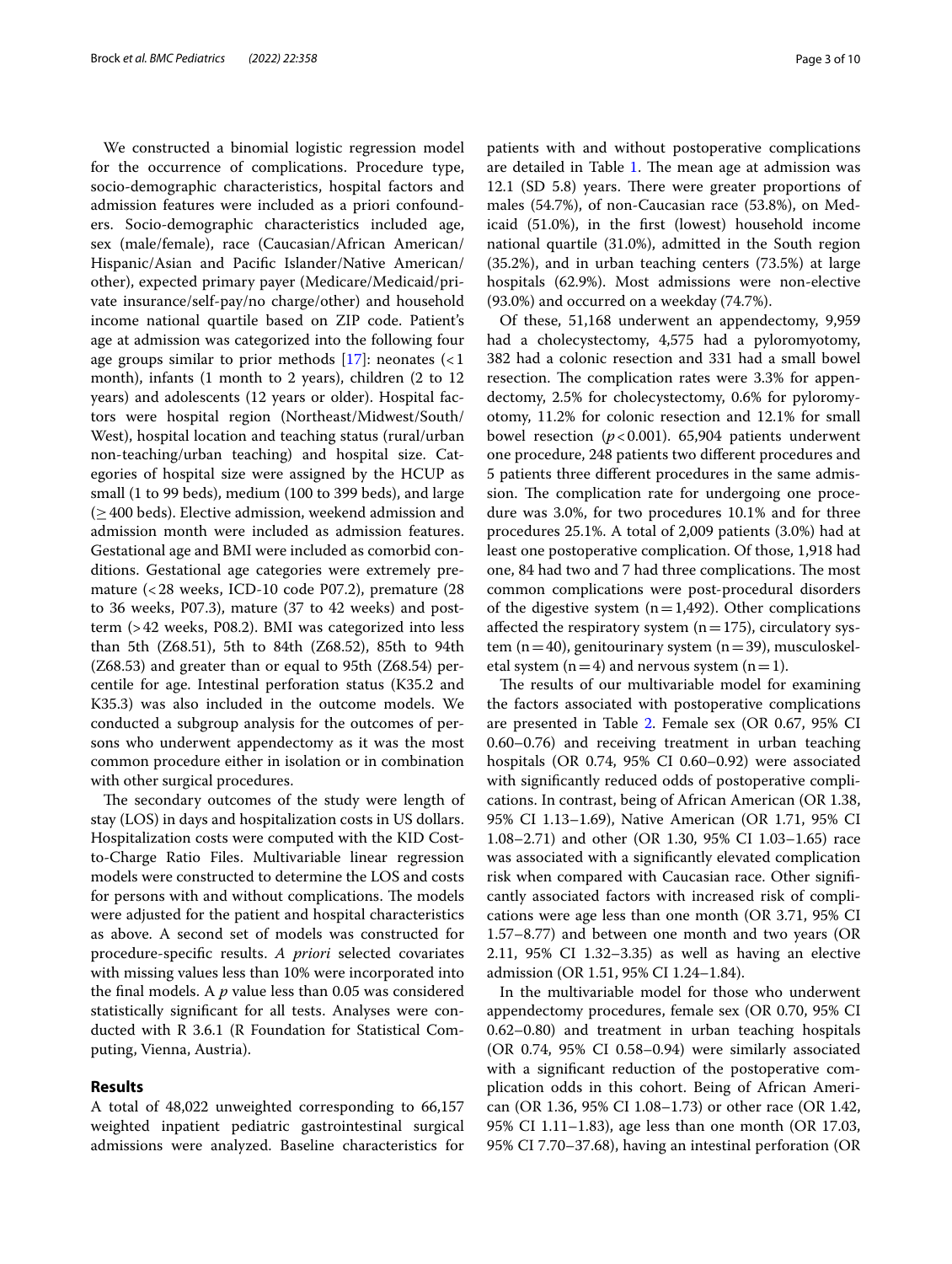| Variable                              | Total ( $n = 66, 157$ )  | No Complication ( $n = 64,148$ ) | Complication<br>$(n=2,009)$ |  |
|---------------------------------------|--------------------------|----------------------------------|-----------------------------|--|
| Procedure                             |                          |                                  |                             |  |
| Appendectomy                          | 50,947 (77.0)            | 49,290 (96.7)                    | 1,657(3.3)                  |  |
| Cholecystectomy                       | 9,796 (14.8)             | 9,561 (97.6)                     | 235 (2.4)                   |  |
| Colonic Resection                     | 333 (0.5)                | 297 (89.2)                       | 36 (10.8)                   |  |
| Pyloromyotomy                         | 4,574 (6.9)              | 4,546 (99.4)                     | 28(0.6)                     |  |
| Small Bowel Resection                 | 254(0.4)                 | 228 (89.8)                       | 26 (10.2)                   |  |
| Combination of 2 Procedures           |                          |                                  |                             |  |
| Combination of 3 Procedures           | $\overline{\phantom{a}}$ | $\overline{a}$                   |                             |  |
| Age in Years mean (SD)                | 12.2(5.8)                | 12.1(5.8)                        | 12.1(5.6)                   |  |
| Age Group                             |                          |                                  |                             |  |
| $<$ 1 month                           | 1,694(2.6)               | 1,669 (98.5)                     | 25(1.5)                     |  |
| 1-24 months                           | 3,544(5.4)               | 3,486 (98.4)                     | 58 (1.6)                    |  |
| $2-12$ years                          | 27,239 (41.2)            | 26,312 (96.6)                    | 928 (3.4)                   |  |
| >12 years                             | 33,679 (50.9)            | 32,681 (97.0)                    | 998 (3.0)                   |  |
| Sex                                   |                          |                                  |                             |  |
| Male                                  | 36,172 (54.7)            | 34,896 (96.5)                    | 1,276 (3.5)                 |  |
| Female                                | 29,980 (45.3)            | 29,249 (97.6)                    | 731 (2.4)                   |  |
| Race                                  |                          |                                  |                             |  |
| White                                 | 28,619 (46.3)            | 27,758 (97.0)                    | 860 (3.0)                   |  |
| Black                                 | 4,794 (7.7)              | 4,606 (96.1)                     | 188 (3.9)                   |  |
| Hispanic                              | 22,807 (36.9)            | 22,189 (97.3)                    | 619(2.7)                    |  |
| Asian/Pacific Islander                | 1,729 (2.8)              | 1,679 (97.1)                     | 50(2.9)                     |  |
| Native American                       | 588 (1.0)                | 554 (94.3)                       | 34(5.7)                     |  |
| Other                                 | 3,338(5.4)               | 3,225 (96.6)                     | 113(3.4)                    |  |
| Insurance Status                      |                          |                                  |                             |  |
| Medicare                              | 161(0.2)                 |                                  | $\overline{\phantom{a}}$    |  |
| Medicaid                              | 33,729 (51.0)            | 32,740 (97.1)                    | 989 (2.9)                   |  |
| Private Insurance                     | 26,916 (40.7)            | 26,092 (96.9)                    | 824 (3.1)                   |  |
| Self-pay                              | 3,209(4.9)               | 3,105 (96.8)                     | 104(3.2)                    |  |
| No Charge                             | 149(0.2)                 | $\cdots$                         | $\cdots$                    |  |
| Other                                 | 1,916 (2.9)              | 1,844 (96.2)                     | 72 (3.8)                    |  |
| Median Income for ZIP Code            |                          |                                  |                             |  |
| First Quartile                        | 20,238 (31.0)            | 19,628 (97.0)                    | 610(3.0)                    |  |
| Second Quartile                       | 16,243 (24.9)            | 15,706 (96.7)                    | 536(3.3)                    |  |
| Third Quartile                        | 15,829 (24.2)            | 15,339 (96.9)                    | 490 (3.1)                   |  |
| Fourth Quartile                       | 13,003 (19.9)            | 12,655 (97.3)                    | 348 (2.7)                   |  |
| Geographic Region of Hospital         |                          |                                  |                             |  |
| Northeast                             | 11,245 (17.0)            | 10,965 (97.5)                    | 280(2.5)                    |  |
| Midwest                               | 10,568 (16.0)            | 10,175 (96.3)                    | 393 (3.7)                   |  |
| South                                 | 23,308 (35.2)            | 22,525 (96.6)                    | 784 (3.4)                   |  |
| West                                  | 21,036 (31.8)            | 20,484 (97.4)                    | 552 (2.6)                   |  |
| Hospital Location and Teaching Status |                          |                                  |                             |  |
| Rural                                 | 4,265(6.4)               | 4,086 (95.8)                     | 179 (4.2)                   |  |
| Urban Nonteaching                     | 13,236 (20.0)            | 12,813 (96.8)                    | 423(3.2)                    |  |
| Urban teaching                        | 48,656 (73.5)            | 47,249 (97.1)                    | 1,406 (2.9)                 |  |
| Hospital Size                         |                          |                                  |                             |  |
| Small (1 to 99 beds)                  | 8,706 (13.2)             | 8,410 (96.6)                     | 296 (3.4)                   |  |
| Medium (100 to 399 beds)              | 15,818 (23.9)            | 15,361 (97.1)                    | 457 (2.9)                   |  |
| Large ( $\geq$ 400 beds)              | 41,633 (62.9)            | 40,377 (97.0)                    | 1,256 (3.0)                 |  |

<span id="page-3-0"></span>**Table 1** Baseline characteristics of inpatient pediatric gastrointestinal surgical patients in the United States in 2016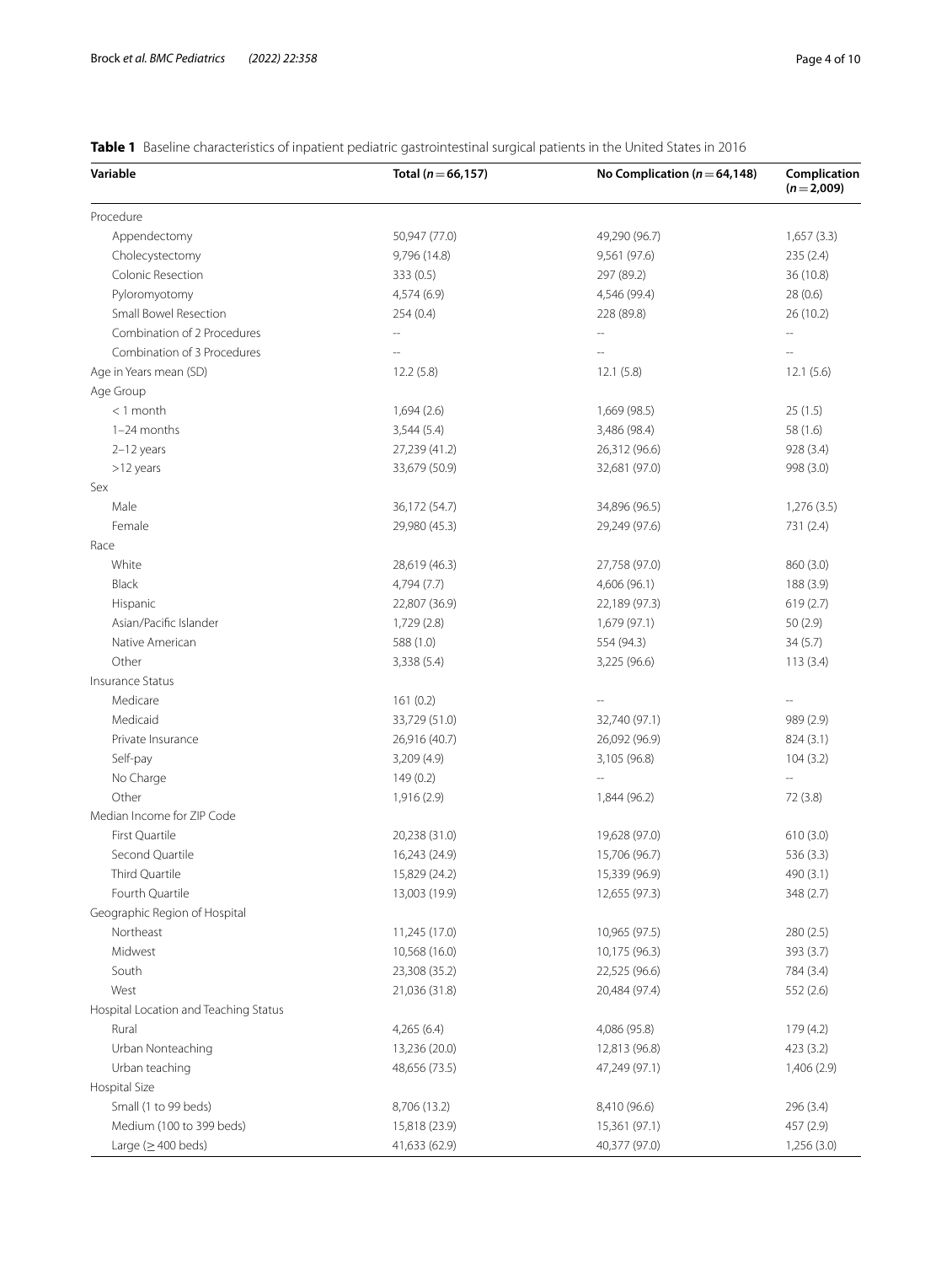#### **Table 1** (continued)

| Variable                       | Total ( $n = 66, 157$ ) | No Complication ( $n = 64,148$ ) | Complication<br>$(n=2,009)$ |
|--------------------------------|-------------------------|----------------------------------|-----------------------------|
| <b>Admission Modality</b>      |                         |                                  |                             |
| Non-elective                   | 61,336 (93.0)           | 59,532 (97.1)                    | 1,804(2.9)                  |
| Elective                       | 4,635(7.0)              | 4,433 (95.6)                     | 202(4.4)                    |
| Admission Day                  |                         |                                  |                             |
| Weekday                        | 49,401 (74.7)           | 47,884 (96.9)                    | 1,517(3.1)                  |
| Weekend                        | 16,756 (25.3)           | 16,264 (97.1)                    | 492 (2.9)                   |
| Admission Season               |                         |                                  |                             |
| Winter                         | 16,473 (24.9)           | 15,982 (97.0)                    | 491 (3.0)                   |
| Spring                         | 16,645 (25.2)           | 16,135 (96.9)                    | 510(3.1)                    |
| Summer                         | 17,437 (26.4)           | 16,890 (96.9)                    | 547(3.1)                    |
| Fall                           | 15,599 (23.6)           | 15,138 (97.0)                    | 460(3.0)                    |
| Perforation                    |                         |                                  |                             |
| No                             | 42,618 (64.4)           | 41,868 (98.2)                    | 750 (1.8)                   |
| Yes                            | 23,539 (35.6)           | 22,281 (94.7)                    | 1,258(5.3)                  |
| Gestational Age                |                         |                                  |                             |
| Extremely Immature < 28 Weeks  | 18(0.0)                 |                                  |                             |
| Immature 28-37 Weeks           | 64(0.1)                 |                                  |                             |
| Post-term > 42 Weeks           |                         |                                  |                             |
| Body Mass Index                |                         |                                  |                             |
| < 5th Percentile for Age       | 62(0.1)                 |                                  |                             |
| 5th - 85th Percentile for Age  | 174(0.3)                | 163 (93.7)                       | 11(6.3)                     |
| 85th - 95th Percentile for Age | 159(0.2)                |                                  |                             |
| $\geq$ 95th Percentile for Age | 778 (1.2)               | 748 (96.1)                       | 30(3.9)                     |
| Not available                  | 64,982 (98.2)           | 63,022 (97.0)                    | 1,961(3.0)                  |

Column 1 represents column/block based %s; Column 2 and 3 contain row based frequencies and %s. Frequencies that are <11 and related frequencies were not reported based on HCUP policy

4.27, 95% CI 3.69–4.94) and having one (OR 4.75, 95% CI 2.40–9.38) or two (OR 25.71, 95% CI 2.73–242.38) more procedures had signifcantly greater odds of postoperative complications.

Postoperative complication rates were also compared between household income national quartiles for patient ZIP code, geographic regions and between months in separate tests. Complication rates difered signifcantly among income quartiles for patient ZIP code  $(p=0.02)$ and were lowest in patients from fourth (highest) quartiles. Analysis by hospital region showed signifcant regional differences  $(p < 0.001)$  with greater case frequencies in the South and Midwest compared with the Northeast and West of the United States. No signifcant time trend was present in pediatric surgical admissions with or without complications (Fig. [1\)](#page-6-0).

For our secondary outcomes, the mean LOS was 8.30  $(SD=10.01)$  days in patients with complications and 2.86  $(SD=3.73)$  days in patients without complications. In the multivariable model, the LOS was signifcantly greater in the cohort with complications by 4.58 days (95% CI 4.05–5.10). Total hospitalization costs in the presence

of at least one complication amounted to an average of  $$23,674$  (SD = 31,116), while the mean costs in the complication-free control group were  $$10,835$  (SD=13,285). Procedure-specifc LOS and costs are presented in Table [3.](#page-6-1) The adjusted multivariable model revealed a signifcant diference of \$11,151 (95% CI 9,470–12,832) in costs between the two groups. Procedure-specifc mod-els are presented in Table [4.](#page-6-2) The strongest effects of postoperative complications on LOS and costs were found in small bowel resection and colonic resection. Since there were only 15 deaths in the total cohort related to pediatric gastrointestinal surgical procedures, no regression models for mortality were constructed.

#### **Discussion**

Our study of 66,157 admissions representing a national estimate of children undergoing selected gastrointestinal surgical procedures is one of the largest cohorts of pediatric surgical hospitalizations. Our data indicated that infants, males, persons of racial minorities and those treated in rural hospitals had greater odds of experiencing complications following pediatric gastrointestinal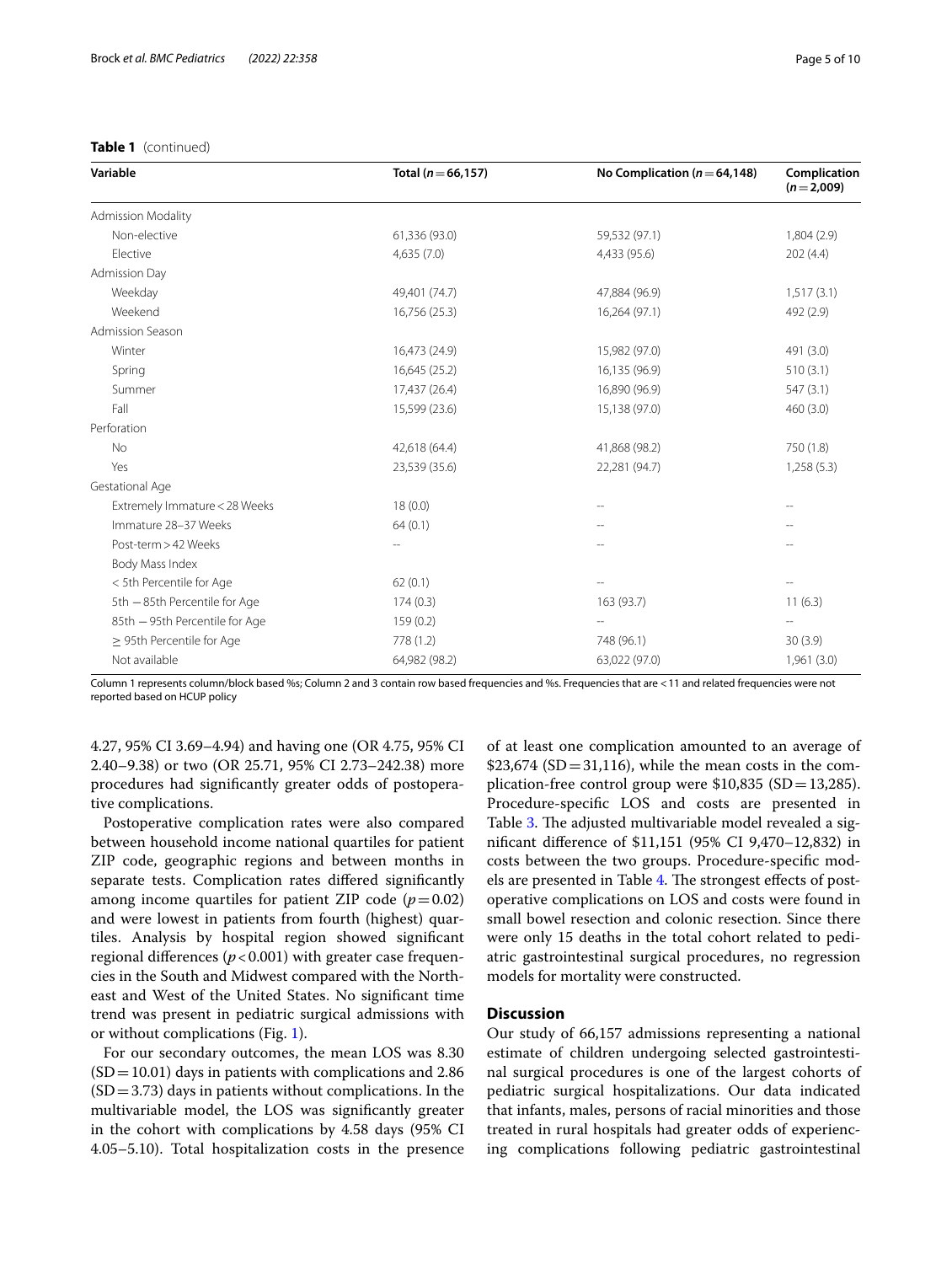<span id="page-5-0"></span>**Table 2** Multivariable logistic regression model to evaluate factors associated with postoperative complications

| Variable                                 |           | All procedures |       | Appendectomy  |  |
|------------------------------------------|-----------|----------------|-------|---------------|--|
|                                          | <b>OR</b> | 95% CI         | OR    | 95% CI        |  |
| Procedure                                |           |                |       |               |  |
| Small bowel resection                    | Ref       | $\cdots$       |       |               |  |
| Appendectomy                             | 0.17      | $0.10 - 0.29$  | Ref   |               |  |
| Cholecystectomy                          | 0.31      | $0.17 - 0.54$  |       |               |  |
| Colonic resection                        | 0.82      | $0.41 - 1.65$  |       |               |  |
| Pyloromyotomy                            | 0.02      | $0.01 - 0.05$  |       |               |  |
| Combination of two proce-<br>dures       | 0.8       | $0.36 - 1.76$  | 4.75  | $2.40 - 9.38$ |  |
| Combination of three<br>procedures       | 4.22      | $0.42 - 42.95$ | 25.71 | 2.73-242.38   |  |
| Age group                                |           |                |       |               |  |
| >12 years                                | Ref       | $\cdots$       | Ref   | $\cdots$      |  |
| $<$ 1 month                              | 3.71      | $1.57 - 8.77$  | 17.03 | 7.70-37.68    |  |
| 1-24 months                              | 2.11      | $1.32 - 3.35$  | 1.77  | $0.99 - 3.17$ |  |
| 2-12 years                               | 0.92      | $0.82 - 1.05$  | 0.88  | $0.77 - 1.00$ |  |
| Sex                                      |           |                |       |               |  |
| Male                                     | Ref       | $\cdots$       | Ref   | .             |  |
| Female                                   | 0.67      | $0.60 - 0.76$  | 0.7   | $0.62 - 0.80$ |  |
| Race                                     |           |                |       |               |  |
| Caucasian                                | Ref       | $\cdots$       | Ref   | .             |  |
| African American                         | 1.38      | $1.13 - 1.69$  | 1.36  | $1.08 - 1.73$ |  |
| Hispanic                                 | 0.97      | $0.84 - 1.12$  | 0.98  | $0.84 - 1.14$ |  |
| Asian and Pacific Islander               | 1.08      | $0.76 - 1.52$  | 1.09  | $0.76 - 1.57$ |  |
| Native American                          | 1.71      | $1.08 - 2.71$  | 1.43  | $0.82 - 2.50$ |  |
| Other                                    | 1.3       | $1.03 - 1.65$  | 1.42  | $1.11 - 1.83$ |  |
| <b>Insurance Status</b>                  |           |                |       |               |  |
| Medicare                                 | Ref       | $\cdots$       | Ref   | .             |  |
| Medicaid                                 | 0.51      | $0.23 - 1.13$  | 0.58  | $0.23 - 1.47$ |  |
| Private Insurance                        | 0.55      | $0.25 - 1.20$  | 0.62  | $0.24 - 1.57$ |  |
| Self-pay                                 | 0.58      | $0.25 - 1.31$  | 0.65  | $0.25 - 1.72$ |  |
| No Charge                                | 0.89      | $0.27 - 2.95$  | 1     | $0.25 - 1.72$ |  |
| Other                                    | 0.69      | $0.30 - 1.60$  | 0.79  | $0.30 - 2.13$ |  |
| Median Income for ZIP code               |           |                |       |               |  |
| First Quartile                           | Ref       | $\ldots$       | Ref   | .             |  |
| Second Quartile                          |           | 1.09 0.94-1.26 | 1.16  | $0.99 - 1.37$ |  |
| Third Quartile                           | 1.08      | $0.93 - 1.27$  | 1.09  | $0.92 - 1.29$ |  |
| Fourth Quartile                          | 0.91      | $0.76 - 1.10$  | 0.93  | $0.76 - 1.13$ |  |
| Geographic Region of Hospital            |           |                |       |               |  |
| Northeast                                | Ref       | $\cdots$       | Ref   | .             |  |
| Midwest                                  | 1.22      | $1.00 - 1.49$  | 1.16  | $0.93 - 1.44$ |  |
| South                                    | 1.18      | $0.99 - 1.41$  | 1.21  | $1.00 - 1.47$ |  |
| West                                     | 1.01      | $0.84 - 1.21$  | 1     | $0.82 - 1.21$ |  |
| Hospital Location and Teaching<br>Status |           |                |       |               |  |
| Rural                                    | Ref       | $\cdots$       | Ref   | .             |  |
| Urban Non-teaching                       | 0.94      | $0.74 - 1.18$  | 0.96  | $0.75 - 1.24$ |  |
| Urban Teaching                           | 0.74      | $0.60 - 0.92$  | 0.74  | $0.58 - 0.94$ |  |
| Hospital Size                            |           |                |       |               |  |

#### **Table 2** (continued)

| Variable                  |      | All procedures |           | Appendectomy  |  |
|---------------------------|------|----------------|-----------|---------------|--|
|                           | 0R   | 95% CI         | <b>OR</b> | 95% CI        |  |
| Small (1 to 99 beds)      | Ref  | $\mathbf{r}$   | Ref       | $\cdots$      |  |
| Medium (100 to 399 beds)  | 0.89 | $0.73 - 1.07$  | 0.93      | $0.76 - 1.14$ |  |
| Large ( $\geq$ 400 beds)  | 0.9  | $0.77 - 1.06$  | 0.9       | $0.76 - 1.08$ |  |
| <b>Admission Modality</b> |      |                |           |               |  |
| Non-elective              | Ref  | $\mathbf{r}$   | Ref       | $\cdots$      |  |
| Flective                  | 1.51 | $1.24 - 1.84$  | 1.3       | $1.00 - 1.69$ |  |
| Admission Day             |      |                |           |               |  |
| Weekday                   | Ref  | $\mathbf{r}$   | Ref       | $\cdots$      |  |
| Weekend                   | 0.97 | $0.85 - 1.10$  | 0.94      | $0.82 - 1.08$ |  |
| Admission Month           |      |                |           |               |  |
| Month                     | 1.00 | $0.99 - 1.02$  | 1.00      | $0.98 - 1.02$ |  |
| Intestinal Perforation    |      |                |           |               |  |
| No                        | Ref  | $\mathbf{r}$   | Ref       | $\cdots$      |  |
| Yes                       | 4.12 | 3.57-4.75      | 4.27      | 3.69-4.94     |  |

*CI* Confdence Interval, *OR* Odds Ratio, *Ref* Reference Group

surgery. Accordingly, the presence of complications was associated with longer hospitalization stays and higher costs.

We pooled procedures with distinct age-related frequency peaks. Controlling for procedure type in the models enabled the identifcation of young age as a factor for increased risk of complications after pediatric gastrointestinal procedures. This finding is similar to others that have reported age-related diferences in postoperative complication rates in children undergoing adenotonsillectomy or appendectomy [[18–](#page-8-16)[20](#page-8-17)]. We identifed that female sex was associated with reduced complication risk across a spectrum of pediatric gastrointestinal surgeries similar to another study of tonsillectomies [\[3](#page-8-2)]. While a large body of medical literature addresses sex inequalities in adults, underlying mechanisms in pediatric surgery are unknown. It is possible that diferences in postoperative risk especially in the youngest age groups may relate to biological diferences in sex but there may also be gendered diferences on the part of parents and caregivers that are worthy of further study.

Race is the most commonly investigated patient factor in this research area and racial disparities in outcomes have been demonstrated in a variety of pediatric surgical procedures [\[4](#page-8-6), [5,](#page-8-7) [21](#page-8-18), [22\]](#page-8-19). Racial health inequity has been linked to inadequate care processes, such as choice of procedure and specialty referral, and may be reinforced by structural racism both within communities and within the healthcare system [[23,](#page-8-20) [24\]](#page-8-21), as well as other socio-cultural factors that are challenging to measure. Accordingly, our data showed increased complication rates among African Americans, Native Americans and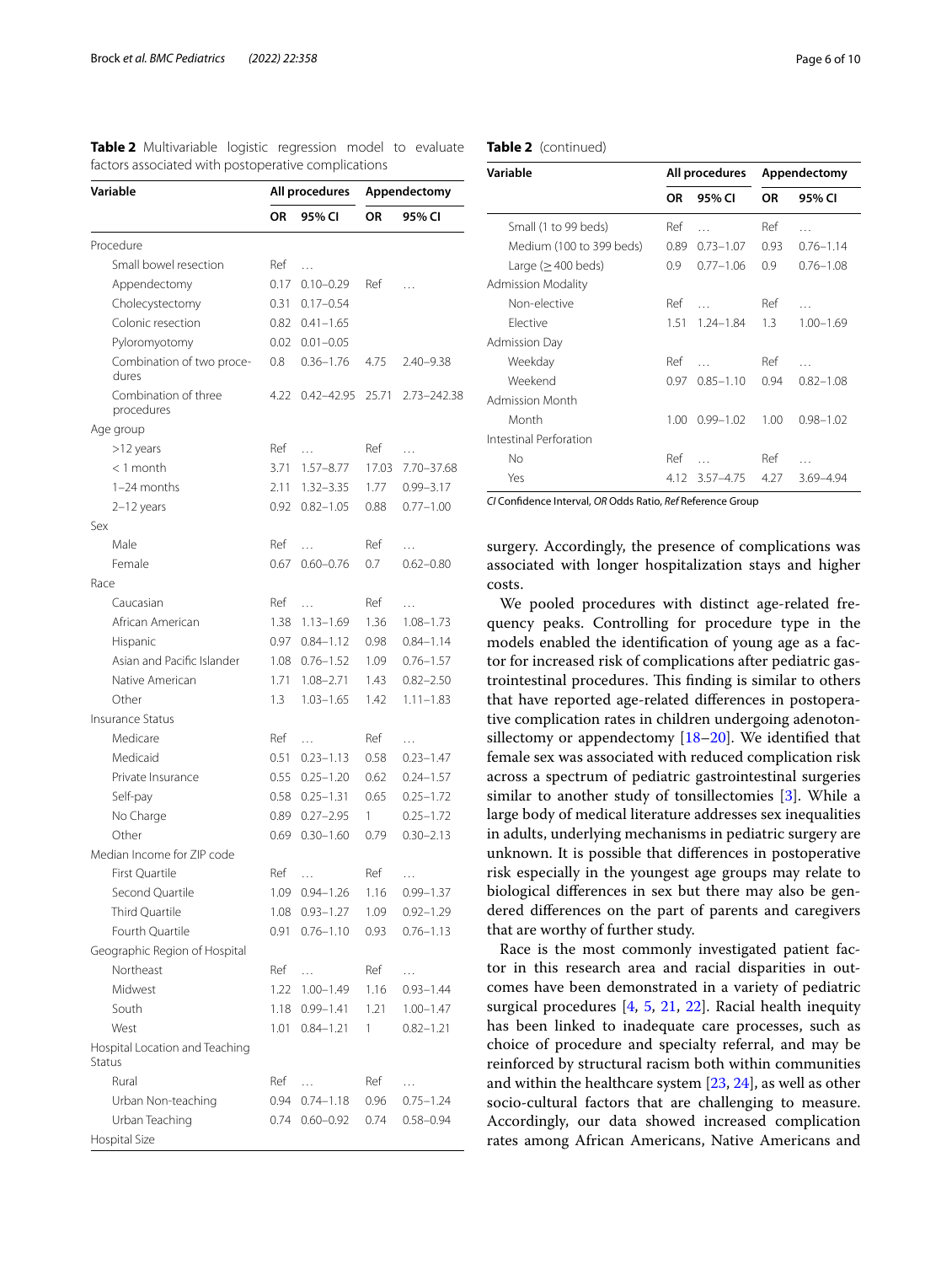

<span id="page-6-1"></span><span id="page-6-0"></span>**Table 3** Length of stay and hospitalization costs stratifed by procedure type and complication

| Procedure         |                 | Length of<br>stay |         | Hospitalization<br>costs |           |
|-------------------|-----------------|-------------------|---------|--------------------------|-----------|
|                   |                 | mean              | (SD)    | mean                     | (SD)      |
| All procedures    | No complication | 2.86              | (3.73)  | 10,835                   | (13,285)  |
|                   | Complication    | 8.30              | (10.01) | 23,674                   | (31, 117) |
| Appendectomy      | No complication | 2.77              | (3.17)  | 10,522                   | (8,085)   |
|                   | Complication    | 7.85              | (7.41)  | 21,231                   | (24, 413) |
| Cholecystectomy   | No complication | 3.15              | (3.83)  | 12,598                   | (24, 436) |
|                   | Complication    | 9.66              | (19.65) | 33,436                   | (52,209)  |
| Colonic resection | No complication | 9.43              | (16.35) | 32,719                   | (47, 642) |
|                   | Complication    | 17.71             | (10.04) | 60,431                   | (50, 716) |
| Pyloromyotomy     | No complication | 2.42              | (3.70)  | 7,865                    | (12, 551) |
|                   | Complication    | 4.85              | (3.62)  | 14,585                   | (12, 470) |
| Small bowel       | No complication | 10.82             | (17.63) | 34,714                   | (50, 135) |
| resection         | Complication    | 23.03             | (41.15) | 64.371                   | (81, 317) |

patients classifed as *other race* compared with Caucasian children. In the few available studies including Native American children, no increased likelihood of postoperative complications was observed [\[5](#page-8-7), [22](#page-8-19)] whereas we did identify an increased risk suggestive of disparities in surgical access and care. For Hispanic children, the existing evidence on postoperative complication risk is conficting [\[4](#page-8-6), [5,](#page-8-7) [8,](#page-8-9) [22\]](#page-8-19). Our results support the observations from a recent large cross-sectional study, which did not fnd an elevated risk for Hispanic children [\[4](#page-8-6)] and they did encompass 37% of the cohort.

Consistent with existing evidence, we identifed that the hospital location and teaching status were <span id="page-6-2"></span>**Table 4** Multivariable model of length of stay and hospitalization costs by procedure type

| Procedure             | Length of stay<br>Coefficient (95% CI) | <b>Hospitalization costs</b><br>Coefficient (95% CI) |
|-----------------------|----------------------------------------|------------------------------------------------------|
| All procedures        |                                        |                                                      |
| No complication       | Ref                                    | Ref                                                  |
| Complication          | 4.58 (4.05-5.10)                       | 11,151 (9,470-12,832)                                |
| Appendectomy          |                                        |                                                      |
| No complication       | Ref                                    | Ref                                                  |
| Complication          | 4.25 (3.81-4.68)                       | 9,281 (7,777-10,784)                                 |
| Cholecystectomy       |                                        |                                                      |
| No complication       | Ref                                    | Ref                                                  |
| Complication          | $5.48(2.69 - 8.27)$                    | 16,722 (10,128-23,316)                               |
| Colonic resection     |                                        |                                                      |
| No complication       | Ref                                    | Ref                                                  |
| Complication          | 7.73 (2.84-12.62)                      | 34,653 (11,592-57,715)                               |
| Pyloromyotomy         |                                        |                                                      |
| No complication       | Ref                                    | Ref                                                  |
| Complication          | $0.62$ ( $-1.80 - 3.03$ )              | 2,875 (-5,478-11,228)                                |
| Small bowel resection |                                        |                                                      |
| No complication       | Ref                                    | Ref                                                  |
| Complication          | 16.57 (0.18-32.97)                     | 37,417 (6,952-67,882)                                |

associated with post-surgical complication rates [[9](#page-8-10)]. Our analyses further identifed that elective admission was associated with increased odds of complications and may relate to higher complexity of elective procedures compared with typical nonelective procedures; as elective admissions only comprised 7% of the cohort, the accuracy of this result is not clear.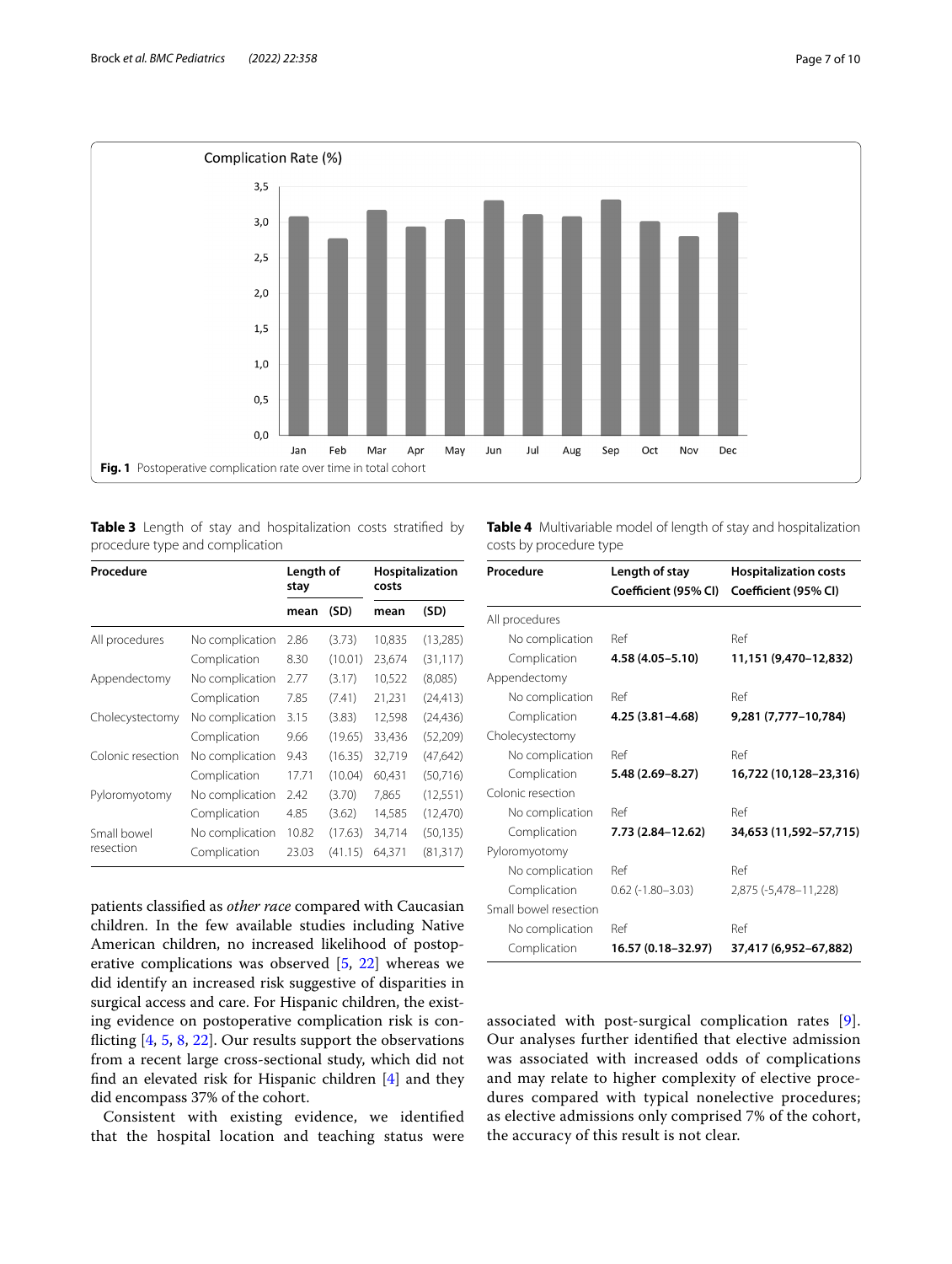When we examined socio-economic factors, consistent with earlier studies, we noted that there was a trend to lower postoperative complication rates in the highest income groups  $[3, 25, 26]$  $[3, 25, 26]$  $[3, 25, 26]$  $[3, 25, 26]$  $[3, 25, 26]$  $[3, 25, 26]$ , but this was not significant in the adjusted model. One reason may be the interplay between income and other socio-demographic variables such as race or other unknown confounders [\[12](#page-8-5)]. More recent studies have identifed primary payer status and hospital region as predictors of postoperative complications [[6–](#page-8-8)[8](#page-8-9), [10\]](#page-8-3). Although we did note diferences in these factors relative to complications, they were not signifcant in our multivariable models. Regarding admission features, prior studies have identifed weekend admission as a risk factor for complications after pediatric surgery [[27,](#page-8-24) [28\]](#page-8-25) although this was not the case in our cohort. In accordance with previous fndings, admission month and hospital size had no efect on complication frequency [[29,](#page-8-26) [30](#page-8-27)].

Despite this being one of the largest cohorts to evaluate factors of postoperative complications, there are some limitations to consider. As the KID database is an administrative database, there is potential for information bias including misclassifcation and missingness. However, as the database is rigorous on data accuracy, and we utilized a similar approach to identifying surgery and complications to prior HCUP studies to maintain consistency and ensure inclusion of relevant admissions. As the unit of measure was an admission, it is possible that a patient was discharged before a complication occurred and readmissions were not recorded as linked to the index hospitalization. However, as our focus was on the risk factors and healthcare utilization, a proportion of the cohort having repeated admissions would not have largely afected the results. For missingness, there was minimal to no missingness in the cohort data in the covariates incorporated into the outcome models. BMI and gestational age, potential relevant patient characteristics, were not included in the models due to missingness. As the diagnosis and procedure information is limited to the admission unit of data, the timing and causality of complications to a surgical procedure cannot be defnitively determined, but this would have afected the cohort non-selectively and thus likely did not skew the results signifcantly. Severity of complications was not specifcally assessed based on data granularity but encouragingly, less than 4% of the cohort had multiple surgical procedures. Although we did not include all surgical procedures, we focused on the group of surgical procedures with the greatest volume [[31](#page-9-0)], and also thought it would focus the evaluation and maintain our ability to be sufficiently powered for the analyses. We used postoperative complications as an indicator of poor surgical outcome which has some challenges given the lack of agreement in the defnition of complications and the grading of the severity. However, we attempted to be comprehensive and our evaluation of associated factors being consistent with earlier studies lends credence to our fndings.

The increased use of healthcare resources in patients with complications from our cohort reinforces the relevance of postoperative complications not only to the patients and their families, but also to the healthcare system. To our knowledge, this study provides the most comprehensive analysis of socio-demographic predictors causing disparities in pediatric gastrointestinal surgical outcomes. There is a crucial need for effective and context-sensitive risk stratifcation algorithms to reduce preventable postoperative complications in pediatric surgical patients from health and socio-economic perspectives. Despite the known impacts of socio-demographic disparities in surgical outcomes, only a minority of surgeons account for these factors in their practice [[32](#page-9-1)] highlighting the need for enhanced education across the medical spectrum as well as quality improvement and health system post-surgical surveillance initiatives.

#### **Conclusions**

In our large population-based cohort study of children undergoing gastrointestinal surgical procedures, we identifed a number of patient and system related factors that were associated with disparate outcomes. Young age, male sex, belonging to racial minorities including African Americans and Native Americans as well as receiving treatment in a rural hospital were associated with increased risk of postoperative complications. Only with greater education regarding social determinants of health of medical professionals, healthcare allocation reforms, and optimizing postoperative care pathways can we hope to mitigate outcome disparities in children undergoing surgery.

#### **Abbreviations**

BMI: body mass index; HCUP: Healthcare Cost and Utilization Project; ICD-10: International Classifcation of Diseases – 10th revision; KID: Kids' Inpatient Database; LOS: length of stay; NEC: necrotizing enterocolitis.

#### **Acknowledgements**

Not applicable.

#### **Authors' contributions**

All authors contributed to the study conception and design. Material preparation, data collection and analysis were performed by RB, SL and RS. The frst draft of the manuscript was written by RB and RS. AC and MB were major contributors in writing the manuscript. All authors read and approved the fnal manuscript.

#### **Funding**

Open Access funding enabled and organized by Projekt DEAL. This research did not receive any specifc grant from funding agencies in the public,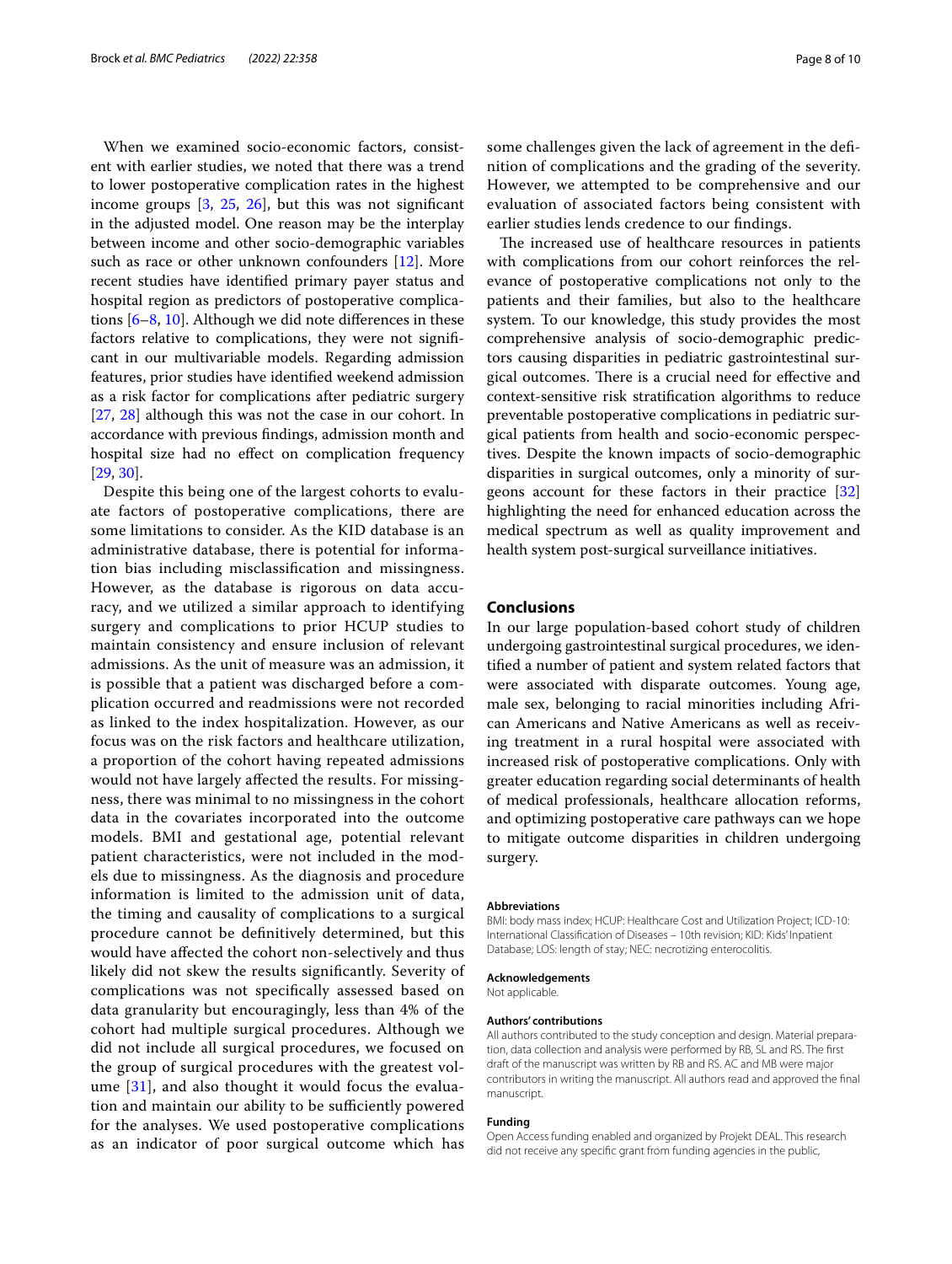commercial, or not-for-proft sectors. We acknowledge support for the Article Processing Charge from the DFG (German Research Foundation, 491454339).

#### **Availability of data and materials**

The datasets generated and analyzed during the current study are not publicly available due to restrictions but are available from the corresponding author Robert Brock on reasonable request and with permission of the HCUP KIDS' Inpatient Database (KID), 2016. [https://www.hcup-us.ahrq.gov/kidov](https://www.hcup-us.ahrq.gov/kidoverview.jsp) [erview.jsp](https://www.hcup-us.ahrq.gov/kidoverview.jsp).

#### **Declarations**

#### **Ethics approval and consent to participate**

 All methods were carried out in accordance with the guidelines and regulations of the Nationwide Databases from the Healthcare Cost and Utilization Project (HCUP). Therefore, the study was approved by the Agency for Healthcare Research and Quality (AHRQ). The need for informed consent was waived by the AHRQ, because of the retrospective nature of the study. Details relating to an individual person were not reported based on the HCUP policy.

#### **Consent for publication**

Not applicable.

#### **Competing interests**

The authors declare that they have no competing interests.

#### **Author details**

<sup>1</sup> Department of Pediatric and Adolescent Medicine, Faculty of Medicine, University Hospital Cologne, University of Cologne, Kerpener Strasse 62, 50937 Cologne, Germany. <sup>2</sup> Department of Medicine, University of Calgary, Calgary, AB, Canada. <sup>3</sup>Cumming School of Medicine, University of Calgary, Calgary, AB, Canada. <sup>4</sup>Department of Surgery, University of Calgary, Calgary, AB, Canada.<sup>5</sup> Department of Microbiology, Immunology, and Infectious Diseases, University of Calgary, Calgary, AB, Canada. <sup>6</sup> Department of Community Health Sciences, University of Calgary, Calgary, Canada.

## Received: 6 March 2022 Accepted: 6 June 2022

#### **References**

- <span id="page-8-0"></span>1. Daodu OO, Zondervan N, Urban D, MacRobie A, Brindle M. Deriving Literature-Based Benchmarks for Pediatric Appendectomy and Cholecystectomy Complications from National Databases in High-Income Countries: A Systematic Review and Meta-Analysis. J Pediatr Surg. 2019;54(12):2528–38.
- <span id="page-8-1"></span>2. Linnaus ME, Ostlie DJ. Complications in common general pediatric surgery procedures. Semin Pediatr Surg. 2016;25(6):404–11.
- <span id="page-8-2"></span>3. Bhattacharyya N, Shapiro NL. Associations between socioeconomic status and race with complications after tonsillectomy in children. Otolaryngol Head Neck Surg. 2014;151(6):1055–60.
- <span id="page-8-6"></span>4. Kou YF, Sakai M, Shah GB, Mitchell RB, Johnson RF. Postoperative respiratory complications and racial disparities following inpatient pediatric tonsillectomy: A cross-sectional study. Laryngoscope. 2019;129(4):995–1000.
- <span id="page-8-7"></span>5. Zwintscher NP, Steele SR, Martin MJ, Newton CR. The efect of race on outcomes for appendicitis in children: a nationwide analysis. Am J Surg. 2014;207(5):748–53.
- <span id="page-8-8"></span>6. Stone ML, LaPar DJ, Mulloy DP, Rasmussen SK, Kane BJ, McGahren ED, et al. Primary payer status is signifcantly associated with postoperative mortality, morbidity, and hospital resource utilization in pediatric surgical patients within the United States. J Pediatr Surg. 2013;48(1):81–7.
- 7. Mowrer AR, Esparaz JR, Nierstedt RT, Zumpf KB, Chakraborty SR, Pearl RH, et al. Failure to thrive: the socioeconomics of pediatric gastrostomy complications. J Pediatr Surg. 2020;55(5):855–60.
- <span id="page-8-9"></span>8. Duval M, Wilkes J, Korgenski K, Srivastava R, Meier J. Causes, costs, and risk factors for unplanned return visits after adenotonsillectomy in children. Int J Pediatr Otorhinolaryngol. 2015;79(10):1640–6.
- <span id="page-8-10"></span>9. McAteer JP, Richards MK, Stergachis A, Abdullah F, Rangel SJ, Oldham KT, et al. Infuence of hospital and patient location on early postoperative outcomes after appendectomy and pyloromyotomy. J Pediatr Surg. 2015;50(9):1549–55.
- <span id="page-8-3"></span>10. Harounian JA, Schaefer E, Schubart J, Carr MM. Pediatric adenotonsillectomy and postoperative hemorrhage: Demographic and geographic variation in the US. Int J Pediatr Otorhinolaryngol. 2016;87:50–4.
- <span id="page-8-4"></span>11. Torain MJ, Maragh-Bass AC, Dankwa-Mullen I, Hisam B, Kodadek LM, Lilley EJ, et al. Surgical Disparities: A Comprehensive Review and New Conceptual Framework. J Am Coll Surg. 2016;223(2):408–18.
- <span id="page-8-5"></span>12. Haider AH, Scott VK, Rehman KA, Velopulos C, Bentley JM, Cornwell EE, III, et al. Racial Disparities in Surgical Care and Outcomes in the United States: A Comprehensive Review of Patient, Provider, and Systemic Factors. J Am Coll Surg. 2013;216(3):482–92.
- <span id="page-8-11"></span>13. HCUP Kids' Inpatient Database (KID). Healthcare Cost and Utilization Project (HCUP). [Internet]. 2016 [cited November 15, 2020]. Available from: [www.hcup-us.ahrq.gov/kidoverview.jsp](http://www.hcup-us.ahrq.gov/kidoverview.jsp) .
- <span id="page-8-12"></span>14. McIsaac DI, Hamilton GM, Abdulla K, Lavallée LT, Moloo H, Pysyk C, et al. Validation of new ICD-10-based patient safety indicators for identifcation of in-hospital complications in surgical patients: a study of diagnostic accuracy. BMJ Qual Saf. 2020;29(3):209–16.
- <span id="page-8-13"></span>15. Feudtner C, Christakis DA, Connell FA. Pediatric deaths attributable to complex chronic conditions: a population-based study of Washington State, 1980–1997. Pediatrics. 2000;106(1 Pt 2):205–9.
- <span id="page-8-14"></span>16. Bazacliu C, Neu J. Necrotizing Enterocolitis: Long Term Complications. Curr Pediatr Rev. 2019;15(2):115–24.
- <span id="page-8-15"></span>17. Faraoni D, Gardella KM, Odegard KC, Emani SM, DiNardo JA. Incidence and Predictors for Postoperative Thrombotic Complications in Children With Surgical and Nonsurgical Heart Disease. Ann Thorac Surg. 2016;102(4):1360–7.
- <span id="page-8-16"></span>18. Gehrke T, Scherzad A, Hagen R, Hackenberg S. Risk factors for children requiring adenotonsillectomy and their impact on postoperative complications: a retrospective analysis of 2000 patients. Anaesthesia. 2019;74(12):1572–9.
- 19. Julien-Marsollier F, Salis P, Abdat R, Diallo T, Van Den Abbelle T, Dahmani S. Predictive factors of early postoperative respiratory complications after tonsillectomy in children with unidentifed risks for this complication. Anaesth Crit Care Pain Med. 2018;37(5):439–45.
- <span id="page-8-17"></span>20. Aneiros B, Cano I, García A, Yuste P, Ferrero E, Gómez A. Pediatric appendicitis: Age does make a diference. Rev Paul Pediatr. 2019;37(3):318–24.
- <span id="page-8-18"></span>21. Akbilgic O, Langham MR, Davis RL. Race, preoperative risk factors, and death after surgery. Pediatrics. 2018;141(2):e20172221.
- <span id="page-8-19"></span>22. Stone ML, LaPar DJ, Kane BJ, Rasmussen SK, McGahren ED, Rodgers BM. The effect of race and gender on pediatric surgical outcomes within the United States. J Pediatr Surg. 2013;48(8):1650–6.
- <span id="page-8-20"></span>23. Bailey ZD, Krieger N, Agénor M, Graves J, Linos N, Bassett MT. Structural racism and health inequities in the USA: evidence and interventions. Lancet. 2017;389(10077):1453–63.
- <span id="page-8-21"></span>24. Wallace M, Crear-Perry J, Richardson L, Tarver M, Theall K. Separate and unequal: Structural racism and infant mortality in the US. Health Place. 2017;45:140–4.
- <span id="page-8-22"></span>25. Rubinger L, Chan C, Andrade D, Go C, Smith ML, Snead OC, et al. Socioeconomic status infuences time to surgery and surgical outcome in pediatric epilepsy surgery. Epilepsy Behav. 2016;55:133–8.
- <span id="page-8-23"></span>26. Ingram ME, Calabro K, Polites S, McCracken C, Aspelund G, Rich BS, et al. Systematic Review of Disparities in Care and Outcomes in Pediatric Appendectomy. J Surg Res. 2020;249:42–9.
- <span id="page-8-24"></span>27. Egberg MD, Galanko JA, Kappelman MD. Weekend Surgical Admissions of Pediatric IBD Patients Have a Higher Risk of Complication in Hospitals Across the US. Infamm Bowel Dis. 2020;26(2):254–60.
- <span id="page-8-25"></span>28. Goldstein SD, Papandria DJ, Aboagye J, Salazar JH, Van Arendonk K, Al-Omar K, et al. The "weekend efect" in pediatric surgery - increased mortality for children undergoing urgent surgery during the weekend. J Pediatr Surg. 2014;49(7):1087–91.
- <span id="page-8-26"></span>29. Lin Y, Mayer RR, Verla T, Raskin JS, Lam S. Is there a "July effect" in pediatric neurosurgery? Childs Nerv Syst. 2017;33(8):1367–71.
- <span id="page-8-27"></span>30. Wang H-HS, Tejwani R, Zhang H, Wiener JS, Routh JC. Hospital Surgical Volume and Associated Postoperative Complications of Pediatric Urological Surgery in the United States. J Urol. 2015;194(2):506–11.